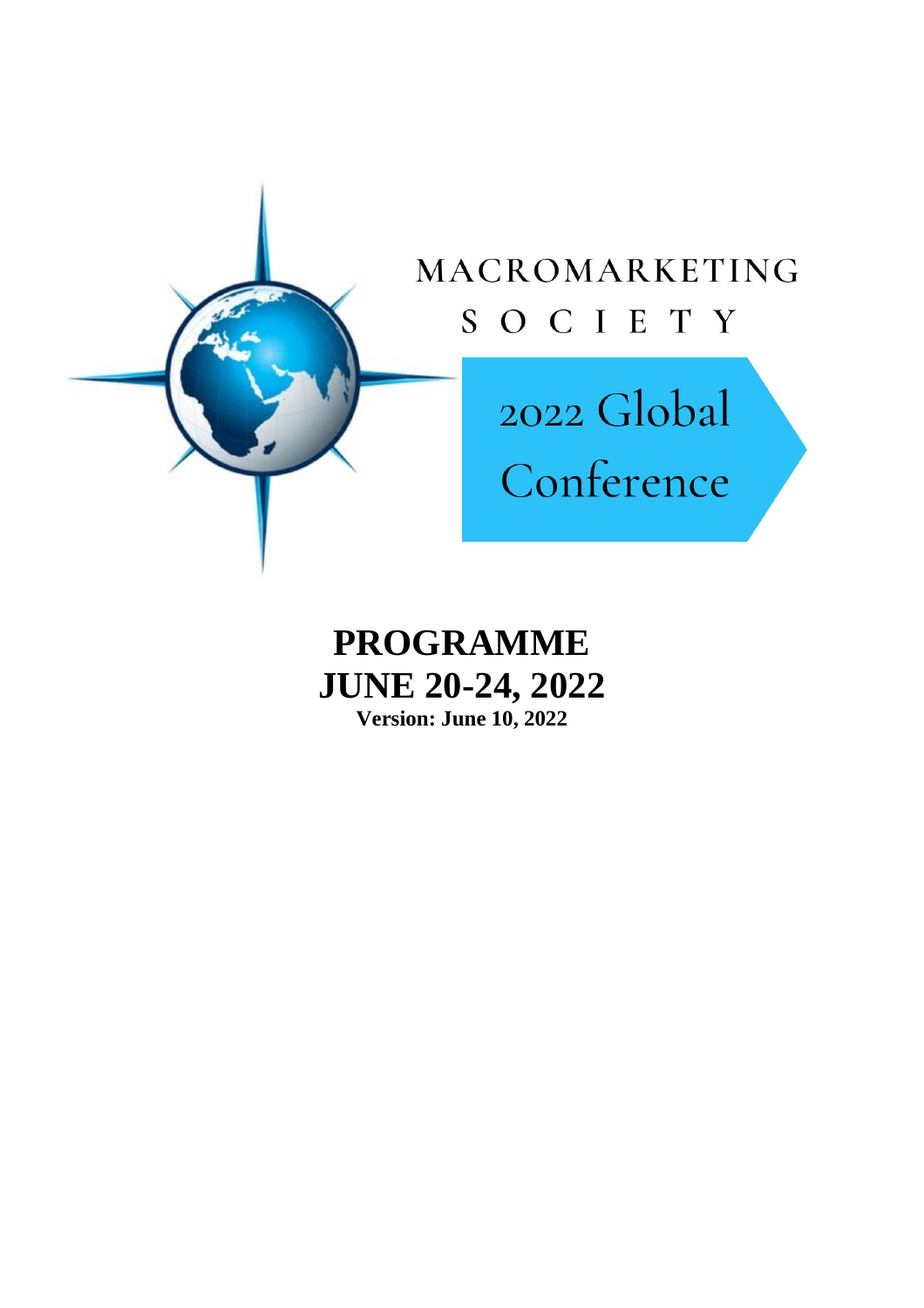# *Zoom links will be provided via e-mail to registered participants on Friday, 17th of June*

*For Registration, please go to* [www.macromarketing.org](https://apc01.safelinks.protection.outlook.com/?url=http%3A%2F%2Fwww.macromarketing.org%2F&data=05%7C01%7Cben.wooliscroft%40aut.ac.nz%7C1ed6c3503a384ac0887608da49a8bafe%7C5e022ca15c044f878db7d588726274e3%7C1%7C0%7C637903286304087639%7CUnknown%7CTWFpbGZsb3d8eyJWIjoiMC4wLjAwMDAiLCJQIjoiV2luMzIiLCJBTiI6Ik1haWwiLCJXVCI6Mn0%3D%7C3000%7C%7C%7C&sdata=SaPTbcP9XVOjDSKWqMjONQKknqGTqjlef71G4M3xgNE%3D&reserved=0) and follow links to Conference Registration *(Eventbrite tickets).*

- If you registered and do not receive a zoom link by Friday (or if you register after Friday), please contact Alexandra Ganglmair-Wooliscroft [A.Ganglmair@massey.ac.nz](mailto:A.Ganglmair@massey.ac.nz)
	- o *Please note: We recommend you register early - if you register after Friday 17th, there might be a delay in receiving the Zoom link (due to different time zones …)*

*Questions about the timetable and any last minute inquiries should be directed to the local co-chairs:*

- New Zealand, Australia, Pacific, Asia:
	- o Ben Wooliscroft [Ben.Wooliscroft@aut.ac.nz](mailto:Ben.Wooliscroft@aut.ac.nz)
- Americas:
	- o Sabrina Helm [helm@arizona.edu](mailto:helm@arizona.edu)
- Europe, Middle East, and Africa:
	- o Stefanie Beninger [Stefanie.Beninger@ie.edu](mailto:Stefanie.Beninger@ie.edu)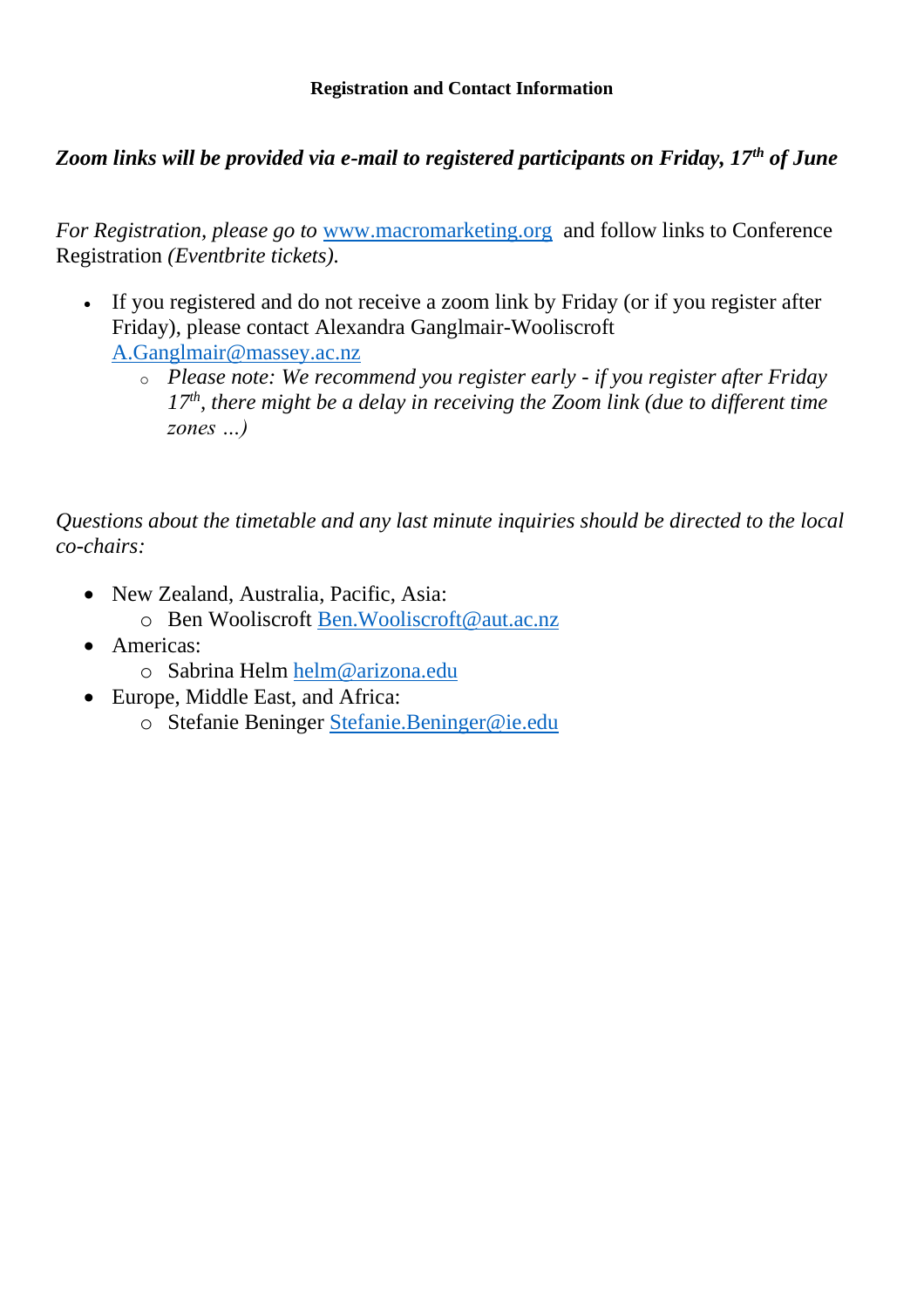#### **Macromarketing 2022 New Zealand/Australia/Pacific/Asia Time Zones** (all times displayed below are NZ time)

#### **Teams meeting links will be sent to registrants only. Presentations are 15min maximum**

**N.B. This schedule is subject to change and adjustment. For any requests and or changes please contact** ben.wooliscroft@aut.ac.nz

#### **MONDAY, JUNE 20, 2022 (NEW ZEALAND TIME)**

#### 9:00-10:00 *- EARLY ACADEMIC CAREER SCHOLAR SOCIAL HOUR (online and in person)*

Hosts: Sommer Kapitan, Joya Kemper and Shoaib M. Farooq Padela

Are you an Assistant Professor or in your PhD? We welcome you to join us in a virtual social hour where Early Academic Career Scholars will get together to share research, ideas, and experiences in an informal setting with peers. Our co-hosts look forward to meeting you!

10:00-10:30 Morning Tea and Welcome

Trans disciplinary Session in Honour of John Mittelstaedt

| 10:30-12:30 | Richard S. Aquino and C Michael Hall                                           |
|-------------|--------------------------------------------------------------------------------|
|             | Macromarketing and Tourism: An Overview and Research Framework                 |
|             | Farzana Quoquab                                                                |
|             | A Bibliometric Analysis of Plastic Pollution in the Tourism Industry           |
|             | Sabrina Helm, Samatha White and Joya Kemper                                    |
|             | The most carbon impactful consumer decision                                    |
|             | Vicki Little                                                                   |
|             | Beyond wine and roses: A new manifesto for marketing                           |
|             | Penny Munro - Challenges to the everyday household shopper in grocery shopping |
|             | sustainably at the supermarket: A Systematic Literature Review                 |
|             |                                                                                |

12:30-1:40 Lunch – Eliot Stables, to suit all food needs

Quality of Life, Ethics and Actors

| $1:40-3:30$ | Lim Yee Wen & Juliana French<br>Exploring diasporic ethnic identity through a Malaysian Chinese food<br>documentary                                               |
|-------------|-------------------------------------------------------------------------------------------------------------------------------------------------------------------|
|             | Rafi Chowdhury<br>How Perceived Income Inequality Affects Consumer Ethics                                                                                         |
|             | Chin, Janie, Vicki Little, Esther Chit Yean Chong, and Motoki Watanabe                                                                                            |
|             | "Examining Social License to Operate for a Contested Technology: A Case Study of                                                                                  |
|             | the Palm Oil Industry in Malaysia."                                                                                                                               |
|             | Ha "Jenny" Tran, Vicki Little, Duc Trinh Tran, Robert McClelland and<br>Minh Huynh Ngoc Song<br>Living just enough for the post-pandemic concrete jungle: How can |
|             | nature-based solutions support greater urban well-being?                                                                                                          |
|             | Masoud, Karami, Ben Wooliscroft and                                                                                                                               |
|             | Effectuation in Everyday Life: Responding to Economic Stress, Pathways to Quality                                                                                 |
|             | of Life                                                                                                                                                           |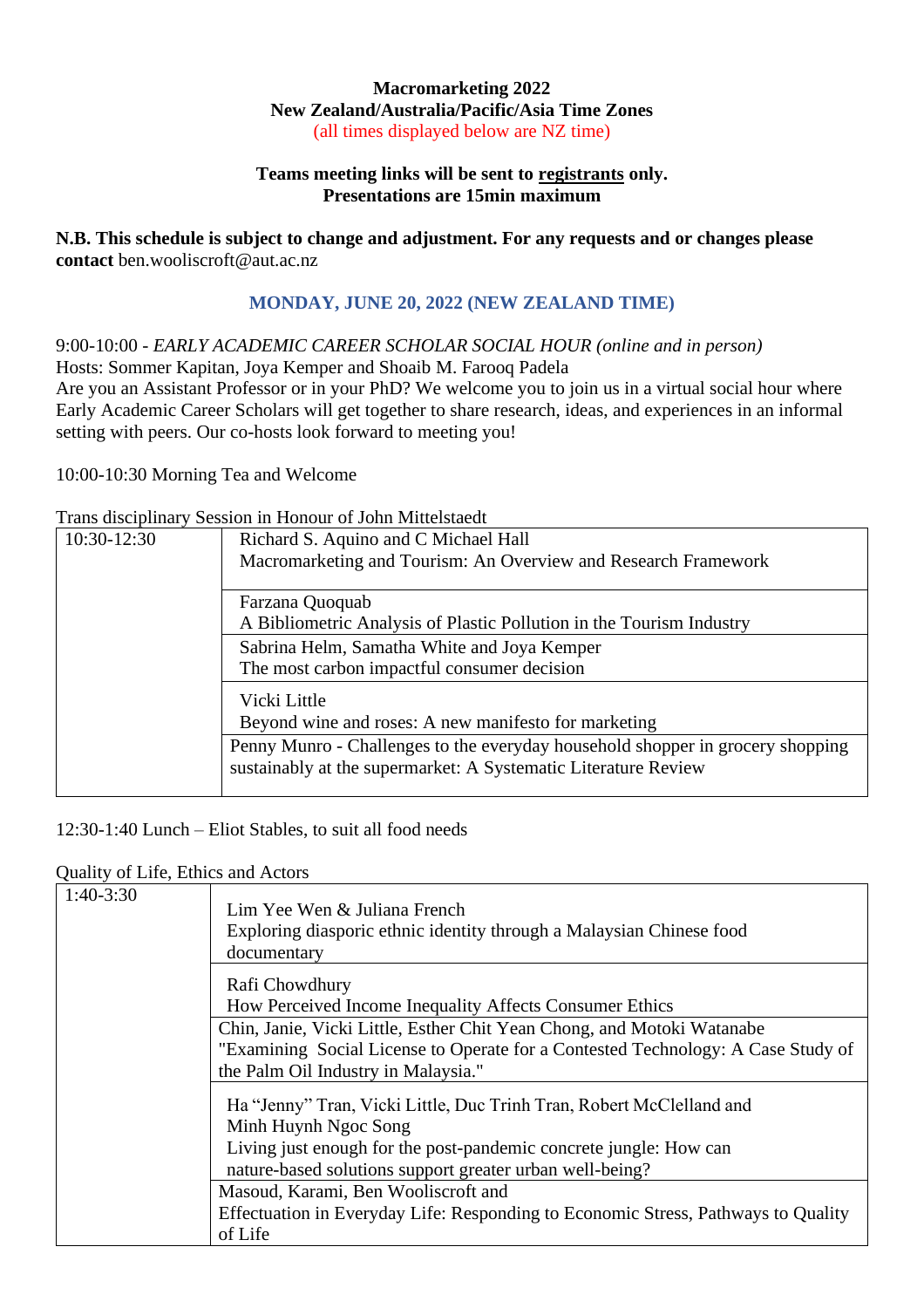# 3:30-4:00 Afternoon Tea/Coffee

# Macromarketing Shaping

| $4:00-5:30$ | Shafiullah Anis & Juliana French<br>Neo-Swadeshi Discourse in India: The Populist Reshaping of a<br>Market                                  |
|-------------|---------------------------------------------------------------------------------------------------------------------------------------------|
|             | Jonathan Baker & Suvi Nenonen<br>Shaping plastic markets: (Une)ethical market-shaping                                                       |
|             | Janet Davey, Sajith Siriwardana, & Gauri Laud<br>Theorising the role of community-based service organisations –<br>market shaping catalysts |

**Dinner at Commercial Bay – details will be discussed on the day.**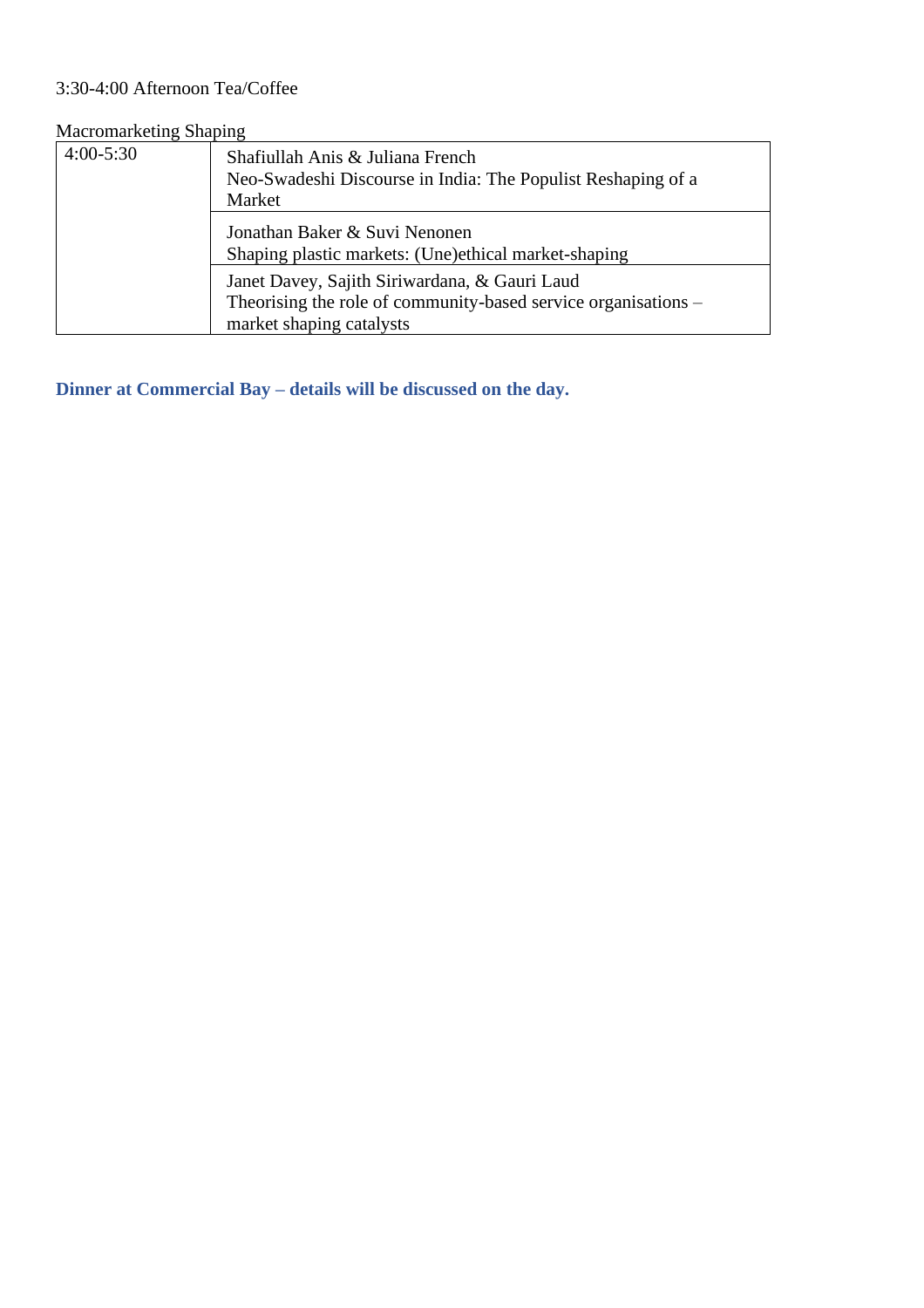#### **New Zealand/Australia/Pacific/Asia Time Zones TUESDAY, JUNE 21, 2022 (NEW ZEALAND TIME)**

Social Macromarketing, History and Sharing

| Afshin Tanouri and Ann-Marie Kennedy                                        |
|-----------------------------------------------------------------------------|
| Blockchain Vaccine Pass: A Human Rights-Based Approach to Balance           |
| Verification Service Ecosystem                                              |
| Jayne Krisjanous and Annmarie Jutel                                         |
| A Window into the Early Activites of Cancer Health Promotion in New Zealand |
| Jamal Abarashi and. Prabash Edirisingha                                     |
| Investigating the role of materiality in moving toward a liquid shared mode |
| of consumption within the marketplace                                       |
| Andriy Kovalenko                                                            |
| Promoting cult of war in Putin's Russia                                     |
|                                                                             |

# 10:30-11:00 Morning Tea

Macromarketing Systems in honour of Roger Layton

| 11:00-1:00 | Michelle Renton<br>The influence of Institutional Logics and Power Over in a transitioning<br>prescriptive supply system                                              |
|------------|-----------------------------------------------------------------------------------------------------------------------------------------------------------------------|
|            | Ben Wooliscroft and Francisco Conejo<br>A continuum of exchange from aid, to begging and on to                                                                        |
|            | Shoaib M. Farooq Padela, Ben Wooliscroft & Alexandra Ganglmair-Wooliscroft<br>A Causal Theory of Brand Externalities                                                  |
|            | Janet Davey, Ann-Marie Kennedy, Janine Williams, Jayne Krisjanous<br>Marketing System Failure: Regulatory Intervention and Interacting Provisioning<br><b>Systems</b> |
|            | Ben Wooliscroft and Jim Wilkes<br>The Extended Transvection                                                                                                           |

Wrap Up, Lunch and More Macromarketing Thoughts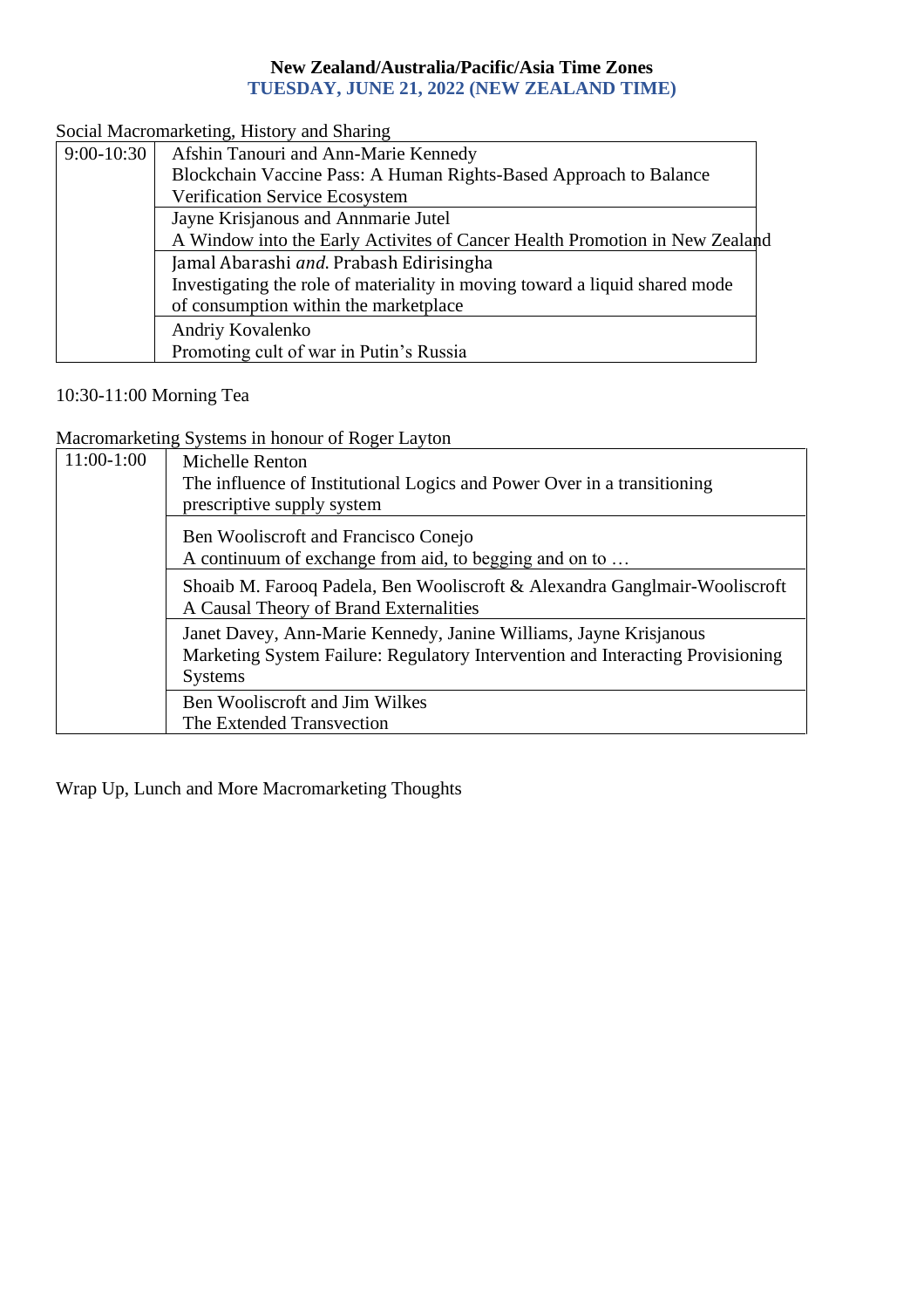#### **Europe, Middle East, & Africa Zone Chair: Stefanie Beninger, IE Business School, Madrid, Spain, Stefanie.Beninger@IE.edu June 22 and 23, 2022 - Central European Summer Time/Madrid time**

# **WEDNESDAY, JUNE 22, 2022 (CENTRAL EUROPEAN SUMMER TIME/MADRID TIME)**

8:50am – Welcome & Opening of European, Middle East, & African Time Zone

9:00-10:00 – TRACK: Globalization, Neo(Colonialism), and Marketing

| $9:00-9:20$  | Olga Kravets & Eminegül Karababa - (Hi)stories Otherwise: A Postcolonial        |
|--------------|---------------------------------------------------------------------------------|
|              | Perspective on Heritage Tourism Marketing                                       |
| $9:20-9:40$  | Orçun Turan - Queer on Hold: Global Cultural Products and Queerness             |
| $9:40-10:00$ | Ozlem Sandikci - The Scalar Politics of Difference: Researching Consumption and |
|              | Marketing Outside the West                                                      |

# 10:00-10:20 – BREAK

# 10:20-11:40 – TRACKS: Social Marketing for Global Change

Climate Change Adaption & Mitigation

| 10:20-10:40 | Tina Flaherty & Christine Domegan-Social Marketing: The Role of Facebook as a            |
|-------------|------------------------------------------------------------------------------------------|
|             | Technology for Social Mechanisms and Transformative Behaviour Change                     |
|             | 10:40-11:00   Dmitry Brychkov, Ronan Fahy, Galina Brychkova, Ivan Kelly, Patrick Murphy, |
|             | Tina Flaherty, Christine Domegan & Charles Spillane -                                    |
|             | Introduction of sustainability considerations into the workings of agricultural          |
|             | provisioning systems: A case study of farmers' education                                 |
| 11:00-11:20 | Anthony Samuel & Cathy MacGouran - Changing Football Ideology Through Place              |
| 11:20-11:40 | Naveen Gudigantala & Pelin Bicen - Firms' Marketing Strategy Response to Global          |
|             | Climate Change: R-A Theory Explanation                                                   |
|             |                                                                                          |

11:40-13:00 – LUNCH – Social lunch – feel free to stay on Zoom

13:00-13:50 – TRACK: Macromarketing Pedagogy

| 13:00-13:50 Julie Stanton & Alex Reppel – Lend Your Voice: Introducing Journal of   |
|-------------------------------------------------------------------------------------|
| <i>Macromarketing's</i> Pedagogy section and Macromarketing's Pedagogy Place online |
| repository                                                                          |

13:50-14:30 – TRACK: Shaping Markets for a New Normal

| 13:50-14:10 Stefanie Beninger - Creation of Resilient Markets: A Theoretical Exploration |
|------------------------------------------------------------------------------------------|
| 14:10-14:30   Cemre Serbetcioglu, Zeynep Ozdamar Ertekin, & Bengu Sevil-Oflac - MSD      |
| Approach to Changes in Fashion Consumption Process: Emerging Practices and               |
| Approaches during Covid-19                                                               |

14:30-15:00 – BREAK – Social break – feel free to stay on Zoom

15:00-16:30: The COVID-19 Pandemic: Evolving Perspectives from Europe - *SPECIAL PANEL SESSION* 15:00-16:30 Clifford Shultz, Don Rahtz, Joseph Sirgy, Dario Miočević, Petteri Repo, Michaela Haase, Alexander Krasnikov, María José Montero-Simó, Rafael A. Araque-Padilla, Ira Haavisto, Ahmet Ekici, Nicholas Santos

# 16:30-17:30 *- EARLY ACADEMIC CAREER SCHOLAR SOCIAL HOUR*

Hosts: Hafize Beysimoğlu Çelik & Stefanie Beninger

Are you an Assistant Professor or in your PhD? We welcome you to join us in a virtual social hour where Early Academic Career Scholars will get together to share research, ideas, and experiences in an informal setting with peers. Our co-hosts look forward to meeting you!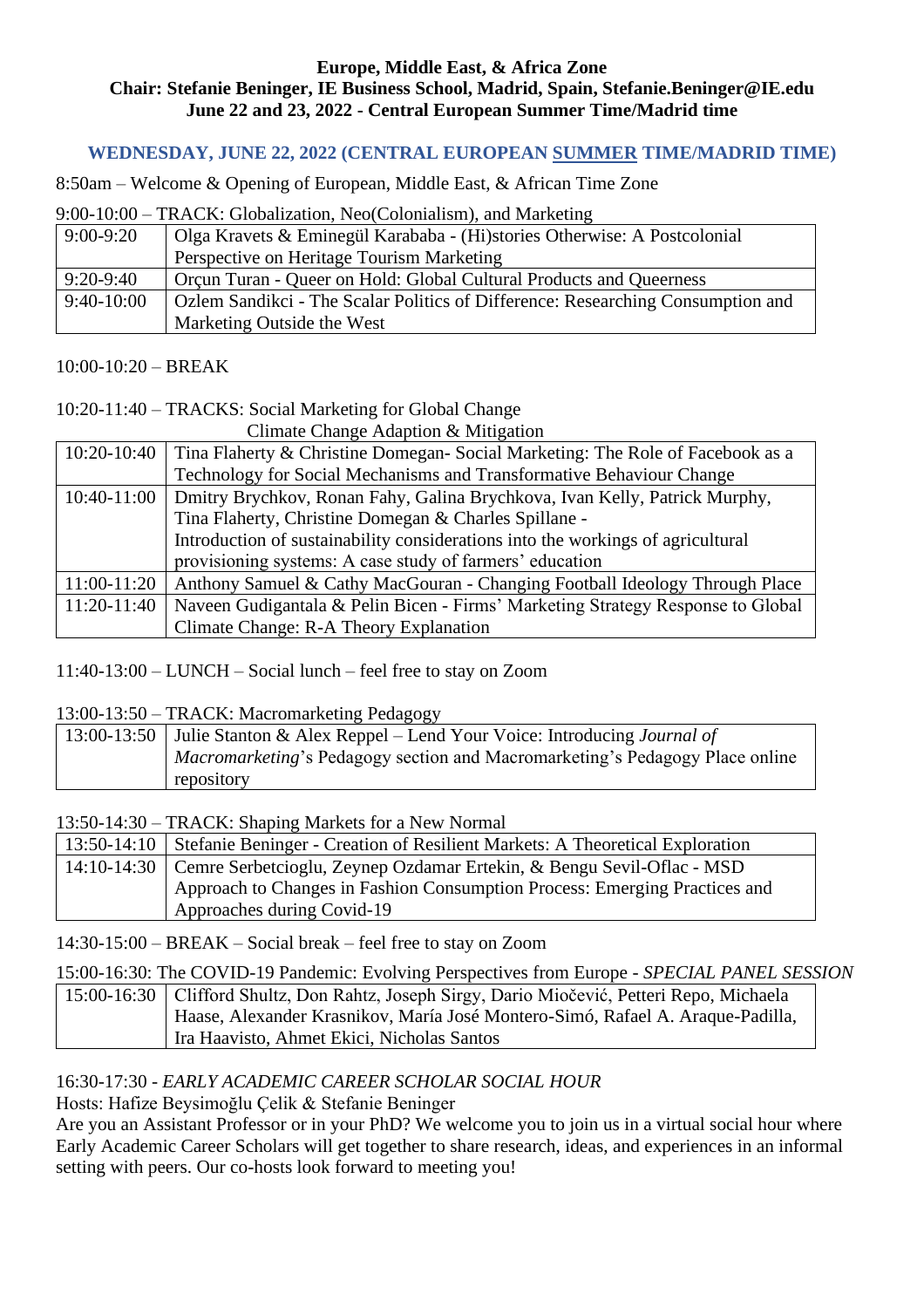#### **Europe, Middle East, & Africa Zone Chair: Stefanie Beninger, IE Business School, Madrid, Spain, Stefanie.Beninger@IE.edu June 22 and 23, 2022 - Central European Summer Time/Madrid time**

# **THURSDAY, JUNE 23, 2022 (CENTRAL EUROPEAN SUMMER TIME/MADRID TIME)**

9:00-10:00 – TRACKS: Trans and Cross-disciplinary Macromarketing in Honour of John Mittelstaedt The Importance of Transformative Capabilities

| $9:00-9:20$  | Irem Tastan - Marketing, Sociology, and Biology: The Mushrooming of a            |
|--------------|----------------------------------------------------------------------------------|
|              | Discussion                                                                       |
| $9:20-9:40$  | Stefanie Beninger & Karen Robson - Flying High or Freefalling? Transformation of |
|              | Marketing Systems by Commercial Drones                                           |
| $9:40-10:00$ | Jan Lies - Evolving Brands as Agile Systems: Branding to Organize "St(R)Agility  |

### 10:00-10:10 – BREAK

#### 10:10-11:10 – TRACKS: Macromarketing & Systems

Macromarketing Measurement and Methods

Food Marketing

| 10:10-10:30   Forrest Watson, Yinglu Wu, Farid Rajabov, Alaattin Kaan Guclu - Uneven   |  |
|----------------------------------------------------------------------------------------|--|
| <b>Information Flows and Marketing Systems Outcomes</b>                                |  |
| 10:30-10:50   Andrea Lučić, Marija Uzelac & Ivan Balabanić- Revealing Elements of the  |  |
| Financial Capability and Behaviour of Young Adults                                     |  |
| 10:50-11:10   Patricia Wowra, Tina Joanes & Wencke Gwozdz - Who, What, When, Where and |  |
| How? An Exploratory Cluster Analysis of Eating Contexts                                |  |

11:10-12:00 – LUNCH - Social lunch – feel free to stay on Zoom

12:00-12:40 – TRACK: Ethics, Equity & Social Justice

| 12:00-12:20   | Joseph Robert Daniel, Elizabeth Parsons, & Cathy McGouran - Higher Education as  |
|---------------|----------------------------------------------------------------------------------|
|               | a Route to Empower Consumers' Market Participation in Emerging Economy: A        |
|               | Macromarketing and Consumer Culture Theory Dialogue                              |
| $12:20-12:40$ | Jiahui Zhao, James Freund, Gillian Hopkinson - The Ethics of Care for Animals in |
|               | the Food Market: Vegans' Moral Considerations with Respect to Cultured Meat      |

12:40-13:40 – TRACK: Macromarketing Utopia – *INTERACTIVE SESSION*

13:40-14:00 – BREAK – Social break – feel free to stay on Zoom

14:00-15:30 – TRACK: Macromarketing & China *SPECIAL SESSION* | 14:00-15:30 Special Session: Jeff Wang, Russell Belk, Pia Polsa, & Mark Peterson

15:30-15:40 – Closing of European, Middle East, & Africa Time Zone

16:00 - Americas Time Zone schedule starts on a different Zoom link at 8:00MST/16:00CET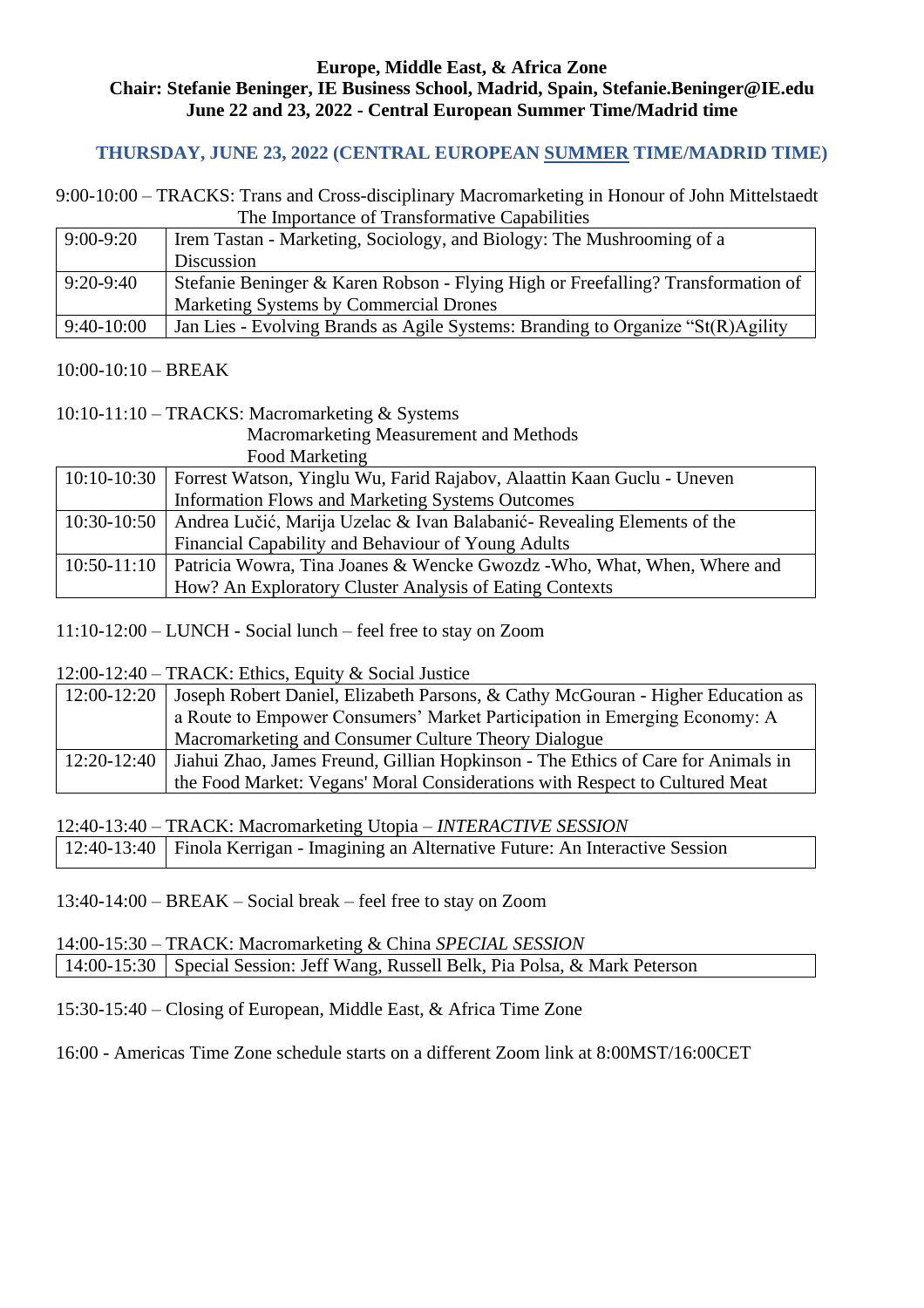### **The Americas Time Zone Chair: Sabrina Helm, University of Arizona, USA June 23 and 24, 2022 – Mountain Standard Time (MST)**

### *IMPORTANT INFORMATION ABOUT THE TIME ZONE:*

# **(ARIZONA TIME/MOUNTAIN STANDARD TIME IS NOT THE SAME AS MDT)**

| <b>Madrid, Spain</b> *<br>$CEST (UTC +2)$             | Thu, Jun 23, 2022 | $5:00$ pm  |
|-------------------------------------------------------|-------------------|------------|
| <b>Tucson, AZ, USA</b><br>MST (UTC-7)                 | Thu, Jun 23, 2022 | $8:00$ am  |
| Los Angeles, CA, USA <sup>*</sup><br>PDT (UTC-7)      | Thu, Jun 23, 2022 | $8:00$ am  |
| New York, NY, USA*<br>EDT (UTC-4)                     | Thu, Jun 23, 2022 | $11:00$ am |
| <b>Auckland, New Zealand</b><br>¥¥∴<br>NZST (UTC +12) | Fri, Jun 24, 2022 | $3:00$ am  |

# **To avoid confusion, below are some applicable time conversions**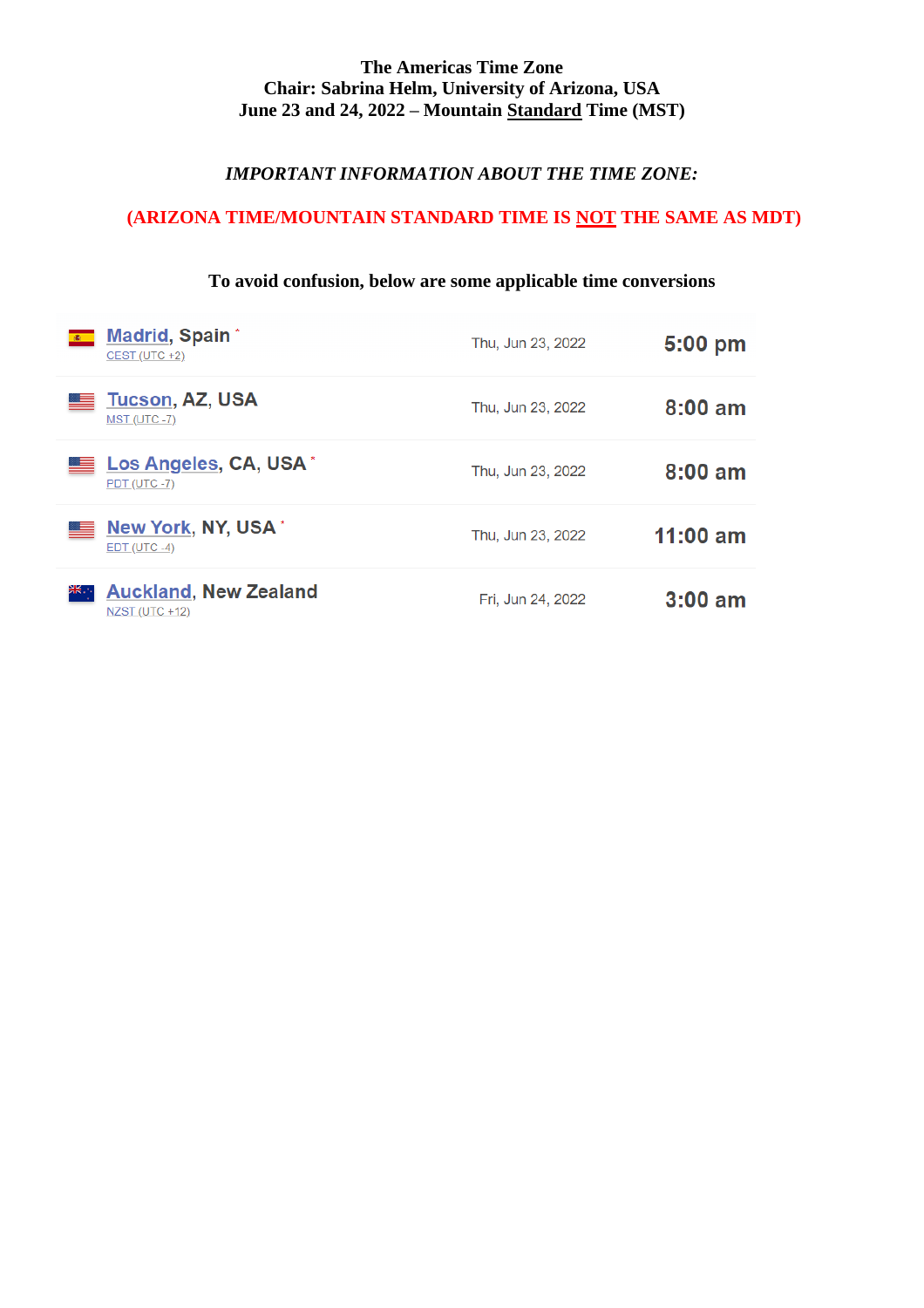#### **The Americas Time Zone Chair: Sabrina Helm, University of Arizona, USA June 23 and 24, 2022 – Mountain Standard Time (MST)**

# **THURSDAY, JUNE 23, 2022 (MOUNTAIN STANDARD TIME/ARIZONA TIME)**

9:20-9:30 – Welcome & Opening of The Americas Time Zone

9:30-10:30 – TRACKS: Quality of Life & Well-being, Social Marketing for Global Change & Food Marketing

| $1000$ $\mu$ $\mu$ $\mu$ |                                                                   |
|--------------------------|-------------------------------------------------------------------|
| $9:30-9:50$              | Carly Drake, Jeff Anstine, Mehdi Mourali & Kelly James Pender -   |
|                          | Mental Health as Consumer Vulnerability: Ambivalent Attachment to |
|                          | the College Campus                                                |
| $9:50-10:10$             | Hu Xie, Hongyan Yu & Ann Veeck - Consumer Self-Efficacy, Healthy  |
|                          | Food Consumption, and Subjective Well-Being in Stressful Times    |
| 10:10-10:30              | Jiyoon An - Analyzing #Get_Vaccinated Twitter data for insights   |
|                          | design and evaluate multi-level interventions                     |

10:30-10:40 – BREAK

10:40-11:40 – SPECIAL SESSION: Utopia

| $ 10:40-11:40 $ | Stan Shapiro & Julie Stanton - Where should macro go from here to |
|-----------------|-------------------------------------------------------------------|
|                 | reach utopia?                                                     |

#### 11:40-11:50 – BREAK

11:50-13:10 – TRACK: Globalization, Neo(Colonialism), and Marketing

| $11:50-12:10$   | Anne Zehoul - 'Sustainable Development': Alternative Visions for an  |
|-----------------|----------------------------------------------------------------------|
|                 | Oxymoron                                                             |
| $12:10-12:30$   | Marcus Hemais & Laís Rodrigues - Decolonization of Marketing         |
|                 | without the Decolonial Perspective: a critical discussion from Latin |
|                 | America                                                              |
| 12:30-12:50     | Marlon Dalmoro - Shaping Alternatives to the Globalization of Agri-  |
|                 | food Markets: The Rise of Localized Agroecological Markets           |
| $12:50 - 13:10$ | Kelen Duarte & Ronan Quintão - Consumption praxis: a study of the    |
|                 | search for gender oppression liberation in the online games context  |

13:10-14:00 – LUNCH - Social lunch – feel free to stay on Zoom

14:00-15:20 – TRACKS: Globalization, Neo(Colonialism), and Marketing & Race, Racism and Marketplace Inequities and Resistance

| 14:00-14:20 | Lilian Fernandes & Ronan Quintão - How Consumers Transform         |
|-------------|--------------------------------------------------------------------|
|             | Public Spaces into Emancipated Spaces: a Longitudinal Study on the |
|             | <b>Street Carnival</b>                                             |
| 14:20-14:40 | Bill Pereira & Marcelo Rezende - Consumption and Culture Brazil:   |
|             | Alternative path or colonization of knowledge?                     |
| 14:40-15:00 | Adam Collin Silva Da Costa, Getúlio Reale & Denise Franca Barros - |
|             | The Cannabis Repression as a Eugenic Practice                      |
| 15:00-15:20 | Cleber Reis & Denise Franca Barros - Precarious X Decent Work in   |
|             | the Neoliberal Context: The Vision of Gastronomic Entrepreneurs on |
|             | the Work Reality of App Delivery Workers                           |

15:20-15:30 – BREAK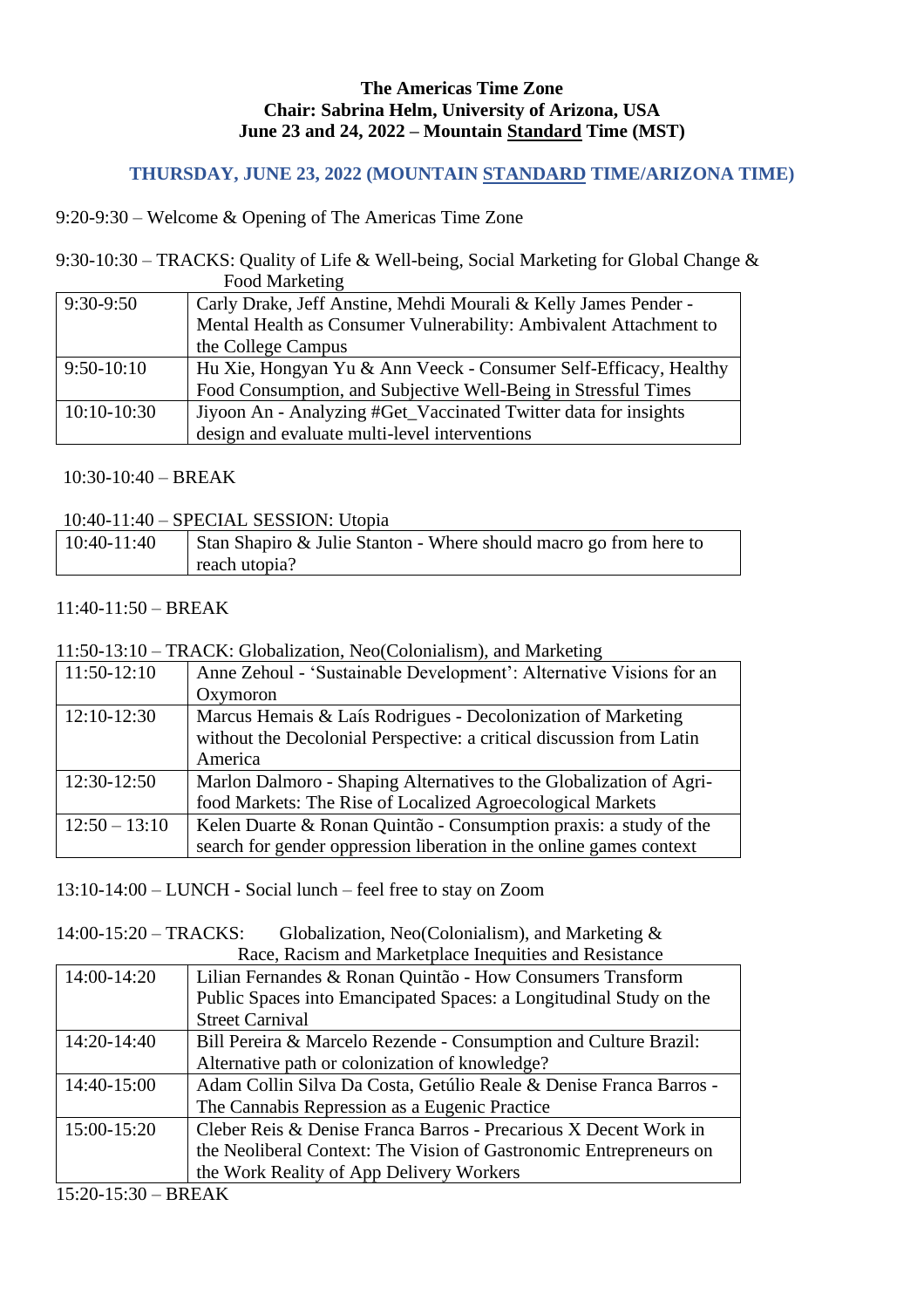15:30-16:50 – TRACK: Race, Racism and Marketplace Inequities and Resistance

| 15:30-15:50 | Adjua Akinwumi, Shanice V. Hudson & June N.P. Francis - Freedom     |
|-------------|---------------------------------------------------------------------|
|             | versus Fear: The Impact of Identity Propaganda on COVID-19          |
|             | <b>Misinformation Discourse</b>                                     |
| 15:50-16:10 | Denise Franca Barros, Ana Raquel Rocha & Flavia Galindo - 'We Are   |
|             | by Ourselves': Vulnerability and Resilience Facing Covid-19 in a    |
|             | Favela in Rio de Janeiro                                            |
| 16:10-16:30 | Jade Fuchs Scisinio Ferreira, Ana Raquel Coelho Rocha & Débora      |
|             | Bogea da Costa Tayt-son - Representations of Colorism in a Mixed-   |
|             | <b>Race Country</b>                                                 |
| 16:30-16:50 | Jade Fuchs Scisinio Ferreira, Ana Raquel Coelho Rocha, Débora Bogea |
|             | da Costa Tayt-son - Racism-driven Market Formation                  |

### 16:50-17:00 – BREAK

### 17:00-18:00 *- EARLY ACADEMIC CAREER SCHOLAR SOCIAL HOUR*

Hosts: Charlene Dadzie & Marcus Wilcox Hemais:

Are you an Assistant Professor or in your PhD? We welcome you to join us in a virtual social hour where Early Academic Career Scholars will get together to share research, ideas, and experiences in an informal setting with peers. Our co-hosts look forward to meeting you!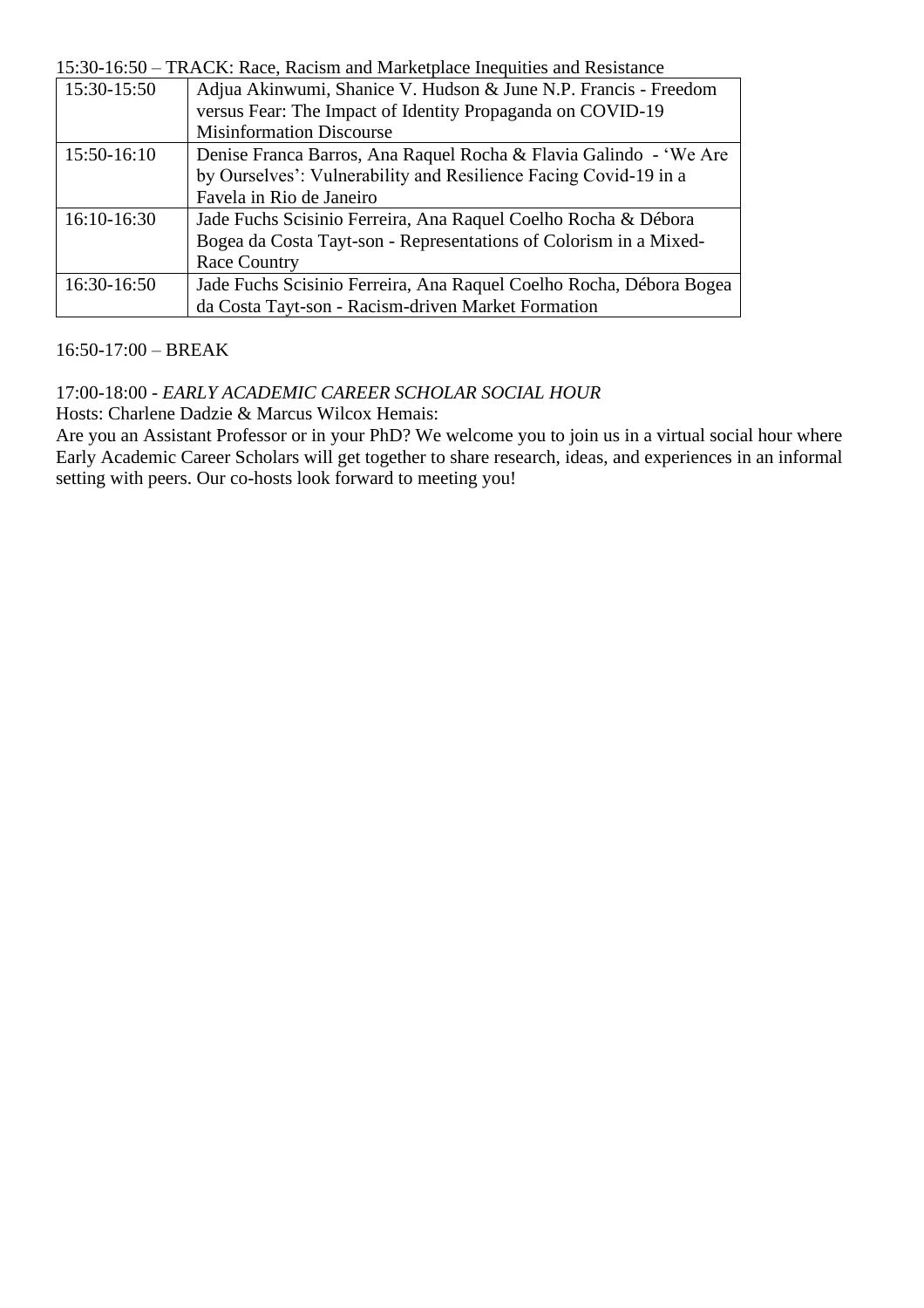#### **The Americas Time Zone Chair: Sabrina Helm, University of Arizona, USA June 23 and 24, 2022 – Mountain Standard Time (MST)**

### **FRIDAY, JUNE 24, 2022 (MOUNTAIN STANDARD TIME/ARIZONA TIME)**

#### 8:00-9:00 – PANEL: The Role of Actors in Macromarketing

| $8:00-9:00$ | Panelists: Michaela Haase, Olga Kravets, Mark Peterson, William |
|-------------|-----------------------------------------------------------------|
|             | Redmond & Katherine Sredl                                       |

#### 09:00-09:10 – BREAK

9:10-11:00 – TRACK: Macromarketing Pedagogy

| $9:10-9:55$  | Stan Shapiro & Forrest Watson - Macromarketing Pedagogy: A                |
|--------------|---------------------------------------------------------------------------|
|              | "Controversies-based Approach"                                            |
| $9:55-10:40$ | Forrest Watson & Stefanie Beninger - Workshop: Leveraging the             |
|              | Power of Macromarketing "Controversies"                                   |
| 10:40-11:00  | Julie Stanton & Alex Reppel – Lend Your Voice: Introducing <i>Journal</i> |
|              | of Macromarketing's Pedagogy section and Macromarketing's                 |
|              | Pedagogy Place online repository                                          |

11:00-11:10 – BREAK

#### 11:10-12:30 – TRACKS: Trans and Cross-disciplinary Macromarketing &

| Conflict, Resolve and Rebirth in Profoundly Distressed Economies |                                                                     |
|------------------------------------------------------------------|---------------------------------------------------------------------|
| $11:10-11:30$                                                    | Heather Patterson, R. Bret Leary, Clifford J. Shultz II & John D.   |
|                                                                  | Mittelstaedt - COVID-19 and the Agora: Systems, Causes and          |
|                                                                  | Consequences                                                        |
| 11:30-11:50                                                      | Karine Aoun Barakat, Clifford J. Shultz II & Amy Greiner Fehl - The |
|                                                                  | Good, The Bad and The Entrepreneurial: Navigating the COVID-19      |
|                                                                  | Pandemic in a Multi-Crisis Environment                              |
| $11:50-12:10$                                                    | Ann Veeck & Yu-Buck - Mary Douglas Predicted the Anti-Masking       |
|                                                                  | Movement: What Interpretations of Risk During the SARS-CoV-2        |
|                                                                  | Pandemic Teaches Us About Social Marketing in the Risk Society of   |
|                                                                  | the $2020s$                                                         |
| $12:10-12:30$                                                    | Ray Benton - A Pedagogical Approach and Research Agenda for         |
|                                                                  | Critical and Political Macromarketing                               |

12:30-13:30 – LUNCH - Social lunch – feel free to stay on Zoom

13:30-14:50 – TRACK: Conflict, Resolve and Rebirth in Profoundly Distressed Economies

| 13:30-13:50   | Clifford J. Shultz II & Andrés Barrios Fajardo - Conflict, Resolve and |
|---------------|------------------------------------------------------------------------|
|               | Rebirth in Profoundly Distressed Economies                             |
| 13:50-14:10   | Clifford J. Shultz II, Maiwand Mayar, Adi Medina & Samiullah           |
|               | Naeemi- Afghanistan, from Cautious Optimism to Calamity:               |
|               | Perspectives from the Field, Considerations for the Future             |
| $14:10-14:30$ | Rebecca A. Davidson & Don Rahtz - Facilitating Empowerment of          |
|               | Women in Today's Afghanistan by Leveraging Islamic and Afghan          |
|               | <b>Family Values</b>                                                   |
| 14:30-14:50   | Barrios Fajardo & Stefania Modesto - A Gender Approach on the          |
|               | Economic Reincorporation of Ex-combatants                              |

14:50-15:00 – BREAK